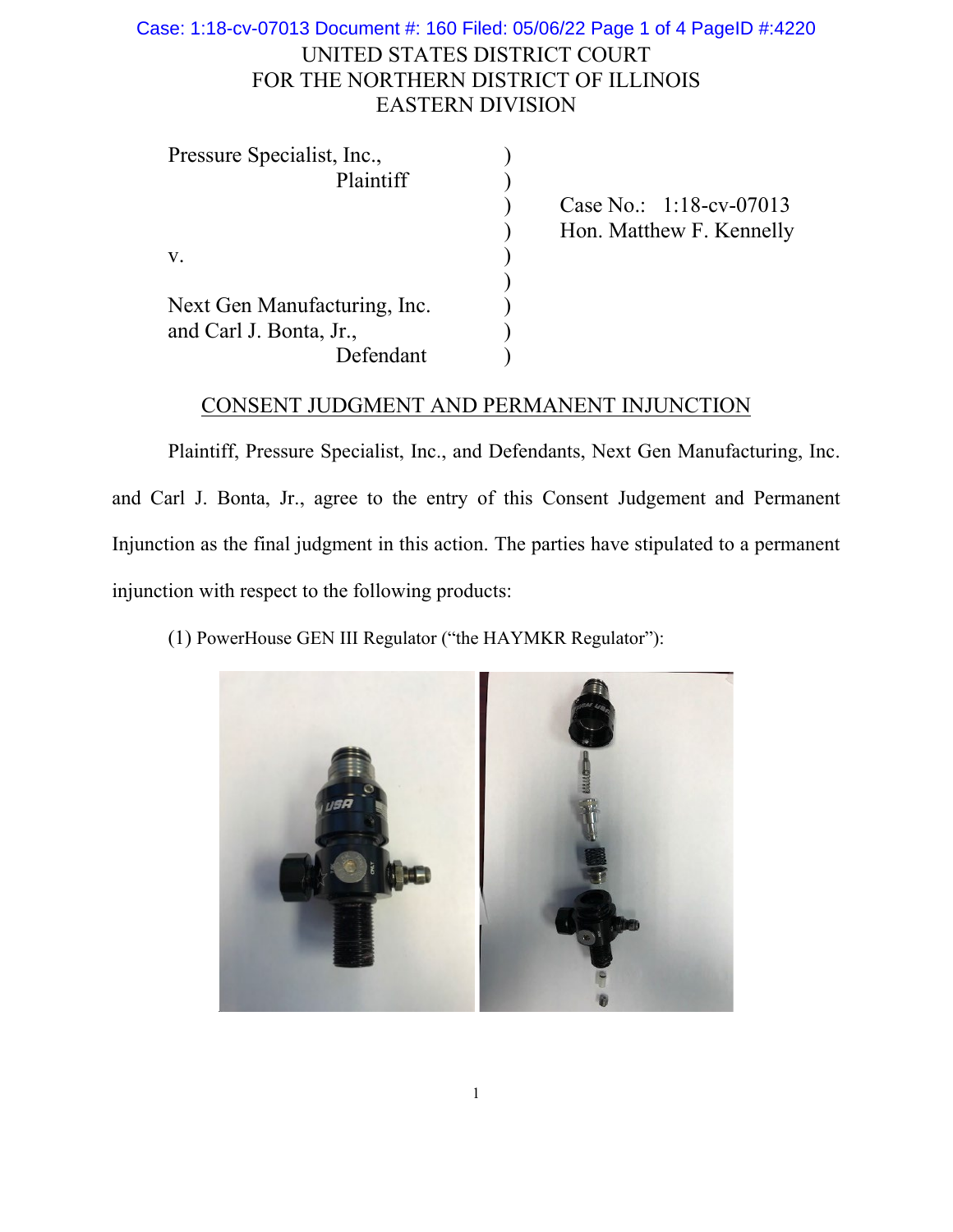(2) the PowerHouse II Competition Regulator ("the GEN II Regulator"): Case: 1:18-cv-07013 Document #: 160 Filed: 05/06/22 Page 2 of 4 PageID #:4221



and (3) the HK Army Aerolite Pro Regulator ("the HK Army Regulator"):



WHEREAS, the Parties have agreed to entry of a Consent Judgment and Permanent Injunction on the following terms, and the Defendants have agreed not to appeal any part of this stipulated Consent Judgment and Permanent Injunction.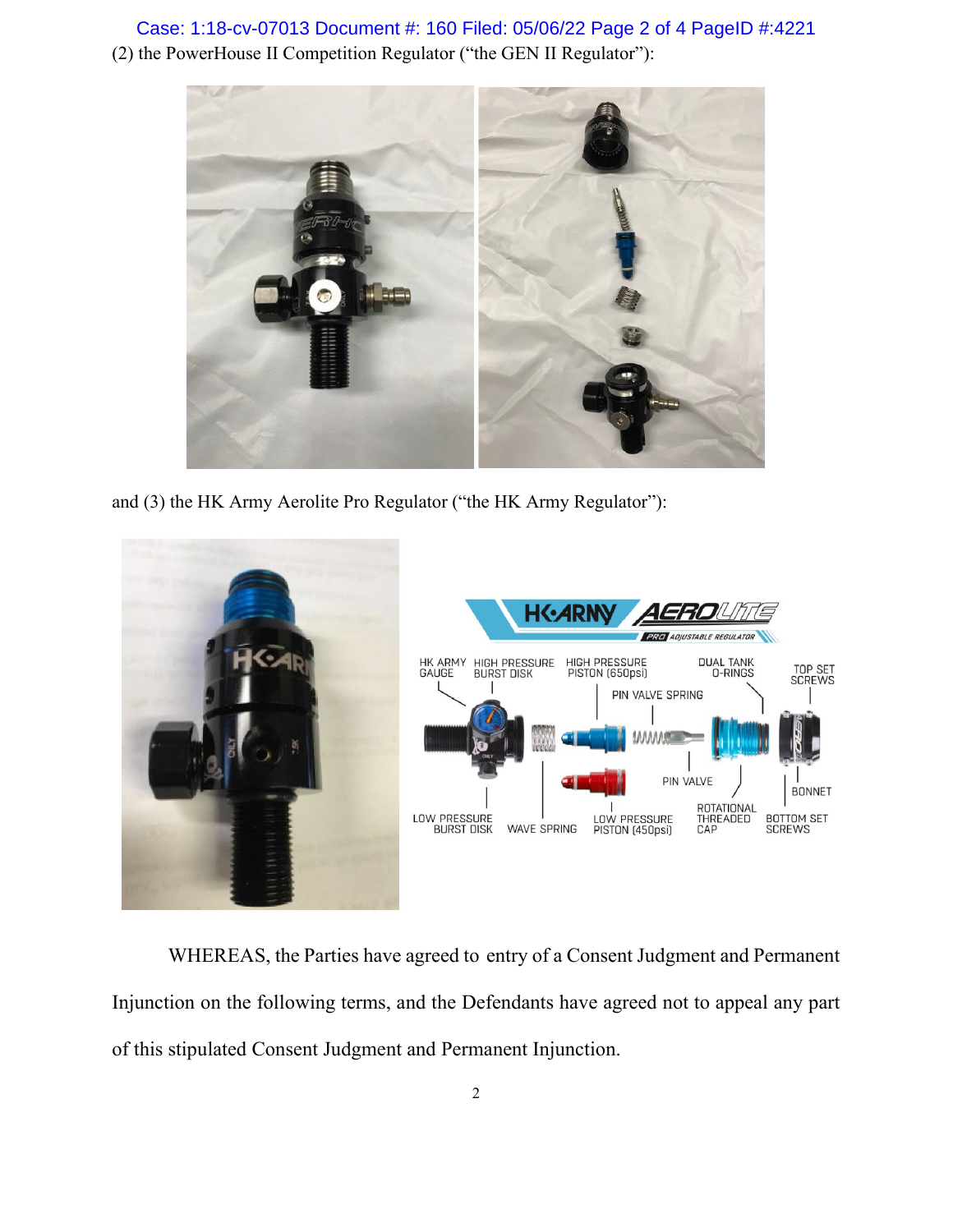## Case: 1:18-cv-07013 Document #: 160 Filed: 05/06/22 Page 3 of 4 PageID #:4222

NOW THEREFORE IT IS HEREBY ORDERED, ADJUDGED, AND DECREED THAT:

1. This Court's Preliminary Injunction order (Docket Item No. 25) shall remain in full force and effect as a permanent injunction from the entry of this Order until expiration of U.S. Patent No. 7,059,343 on September 2, 2023.

2. Next Gen Manufacturing Inc., Carl A. Bonta, Jr. and their principals, officers, directors, agents, servants, attorneys and employees, as well as any successors and/or assigns, and all those acting in privity, concert or participation with Defendants, are permanently enjoined from:

- (i) making, using, selling importing or offering to sell the HAYMAKR Regulator, the Gen II Regulator or the HK Army Regulator (as depicted above);
- (ii) making, using, selling, importing or offering to sell any regulator that is not more than colorably different from the HAYMAKR Regulator, the Gen II Regulator or the HK Army Regulator; and
- (iii) assisting, aiding or abetting another person or business entity in engaging or performing any of the activities enumerated in subparagraphs (i)- (ii) above.

3. Defendants shall give prompt notice of this Consent Judgment and Permanent Injunction to each of their respective officers, agents, servants, employees, and attorneys, and all those acting in concert with them. The Defendants have waived notice and service of entry of the Consent Judgment and Permanent Injunction and have agreed that violation of the Consent Judgment and Permanent Injunction will expose the Defendants to all penalties provided by law. The Defendants have also agreed not to appeal or otherwise attack the validity or enforceability of the Consent Judgment and Permanent Injunction.